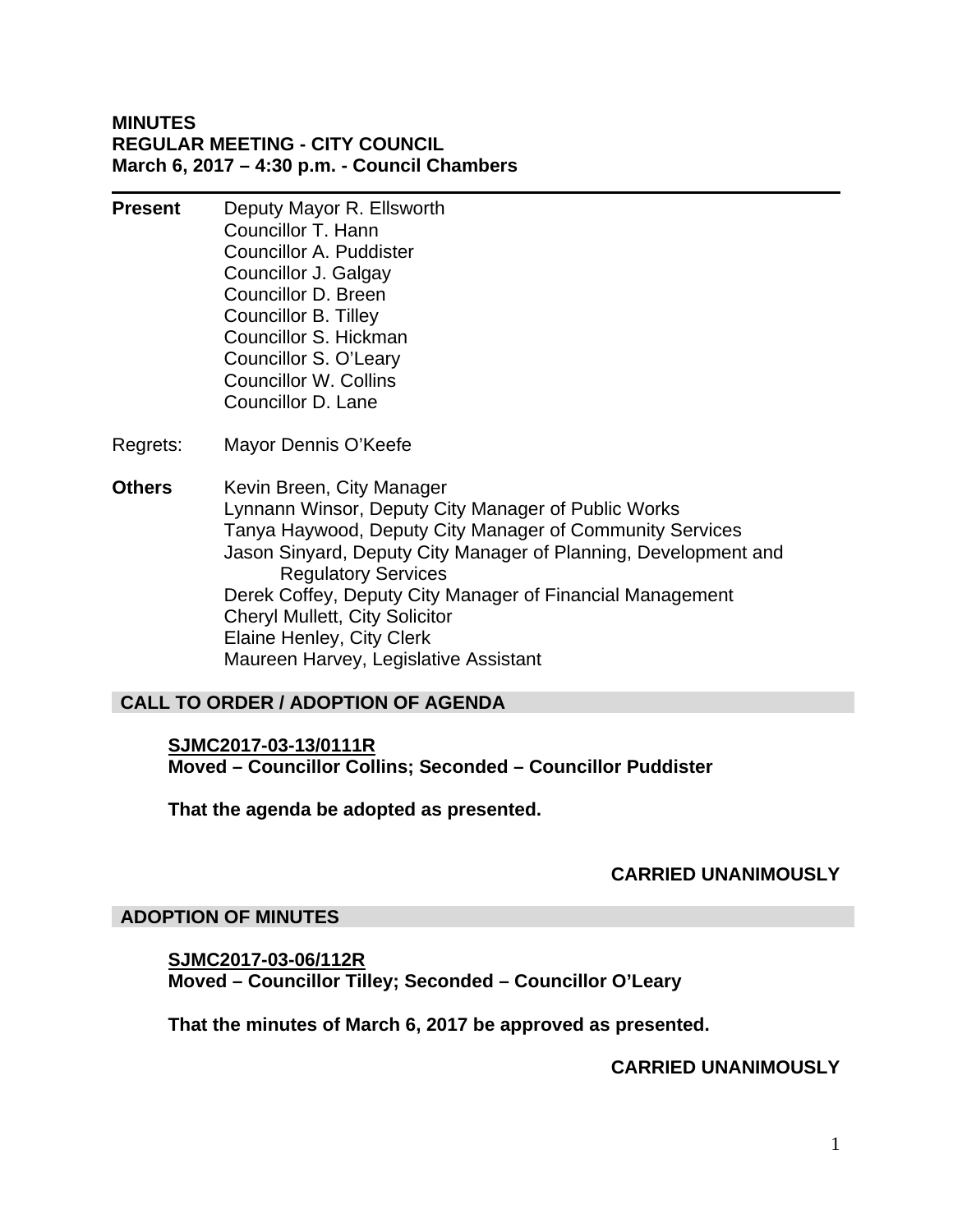### **Development Committee Report – March 7, 2017 COMMITTEE REPORTS**

Council considered the above noted report.

### **SJMC2017-03-13/113R**

**Moved – Councillor Puddister; Seconded – Councillor Hickman** 

**That the Development Committee Report of March 7, 2017 dealing with the following items be approved as presented.** 

- **17 Winter Place SUB1600026**
- **79 Old Petty Harbour Road SUB 1700006**

# **CARRIED UNANIMOUSLY**

# **Police & Traffic Standing Committee Report – March 2, 2017**

Council considered the above noted report.

#### **SJMC2017-03-13/114R**

**Moved – Councillor Hickman; Seconded – Councillor Galgay** 

**That the Police & Traffic Committee Report of March 2, 2017 dealing with the following items be approved as presented.** 

- **Traffic Calming Update**
- **East White Hills Road Left hand turning lane restriction on the Boulevard**
- **Request for Residential Permit Parking On Beaumont Street**
- **Request to extend time limit on parking restriction on Halliday Place**
- **Cost analysis for feedback signs for school zones**

# **CARRIED UNANIMOUSLY**

**Request for Parking Study – Patrick Street** 

**SJMC2017-03-13/115R Moved – Councillor Galgay; Seconded – Councillor O'Leary** 

# **ST. J@HN'S**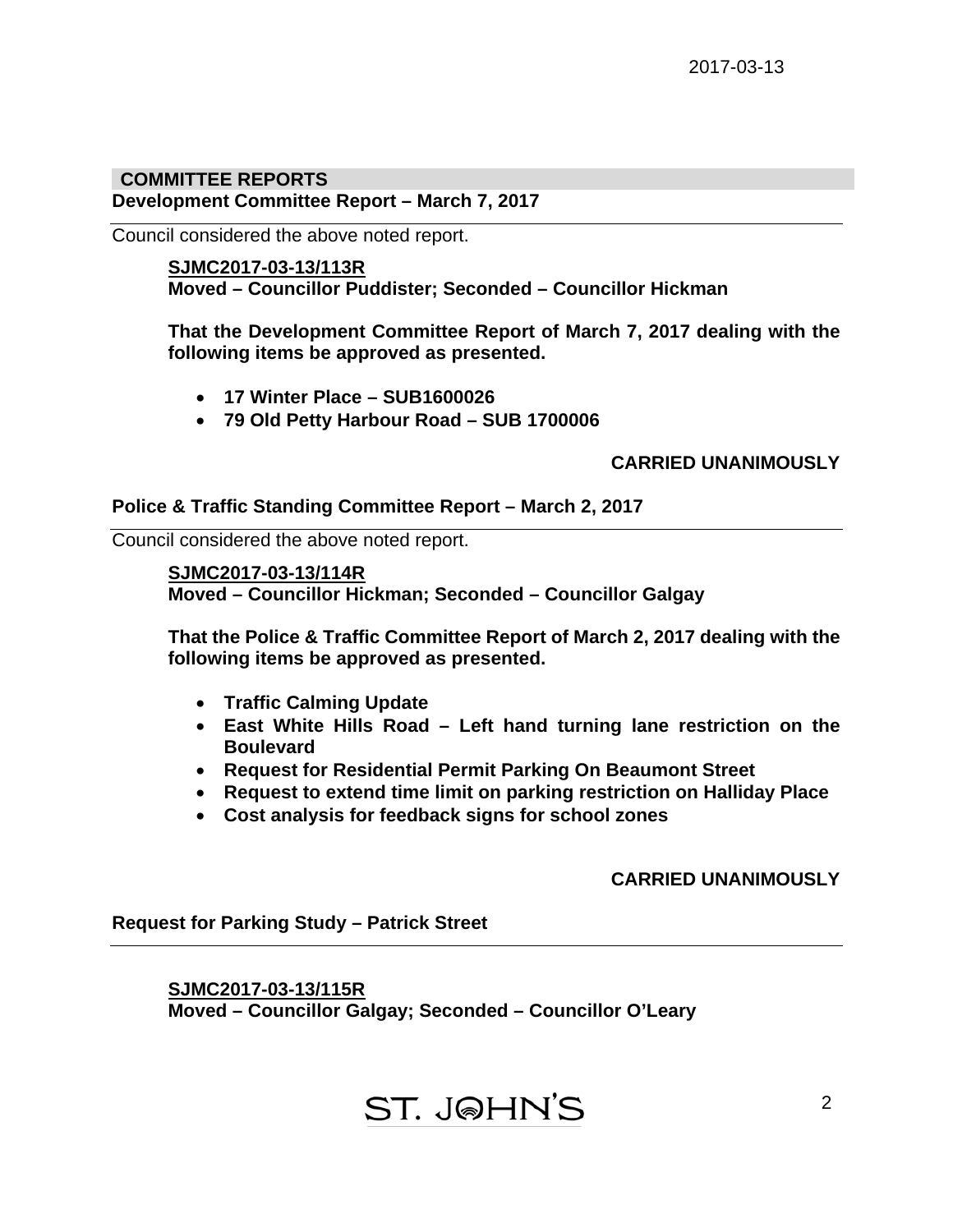**That staff be instructed to undertake a parking study for Patrick Street and to provide all relevant information for discussion at the next meeting of the Police & Traffic Standing Committee** 

> - - **CARRIED with Councillor Puddister dissenting**

### **Special Events Advisory Committee Report – March 6, 2017**

Council considered the above noted report.

**SJMC2017-03-13/116R Moved – Councillor Breen; Seconded – Councillor Lane** 

**That the Special Events Advisory Committee Report of March 6, 2017 dealing with the following items be approved as presented.** 

- **Boston Pizza Flat Out 5K April 9, 2017**
- **Harbour Front 10K May 14, 2017**

#### **CARRIED UNANIMOUSLY**

#### **DEVELOPMENT PERMITS LIST** *[Link to List](#page-5-0)*

Council considered, for information, the above noted for the period March 2, 2017 to March 8, 2017

#### **BUILDING PERMITS LIST** *[Link to List](#page-6-0)*

Council considered the Building Permits for the period of March 2 – March 8, 2017.

**SJMC2017-03-13/117R Moved – Councillor Tilley; Seconded – Councillor Puddister** 

**That the above noted building permits list be approved as presented.** 

#### **CARRIED UNANIMOUSLY**

**REQUISITIONS, PAYROLLS AND ACCOUNTS** *[Link to Memo](#page-8-0)* 

# ST. J@HN'S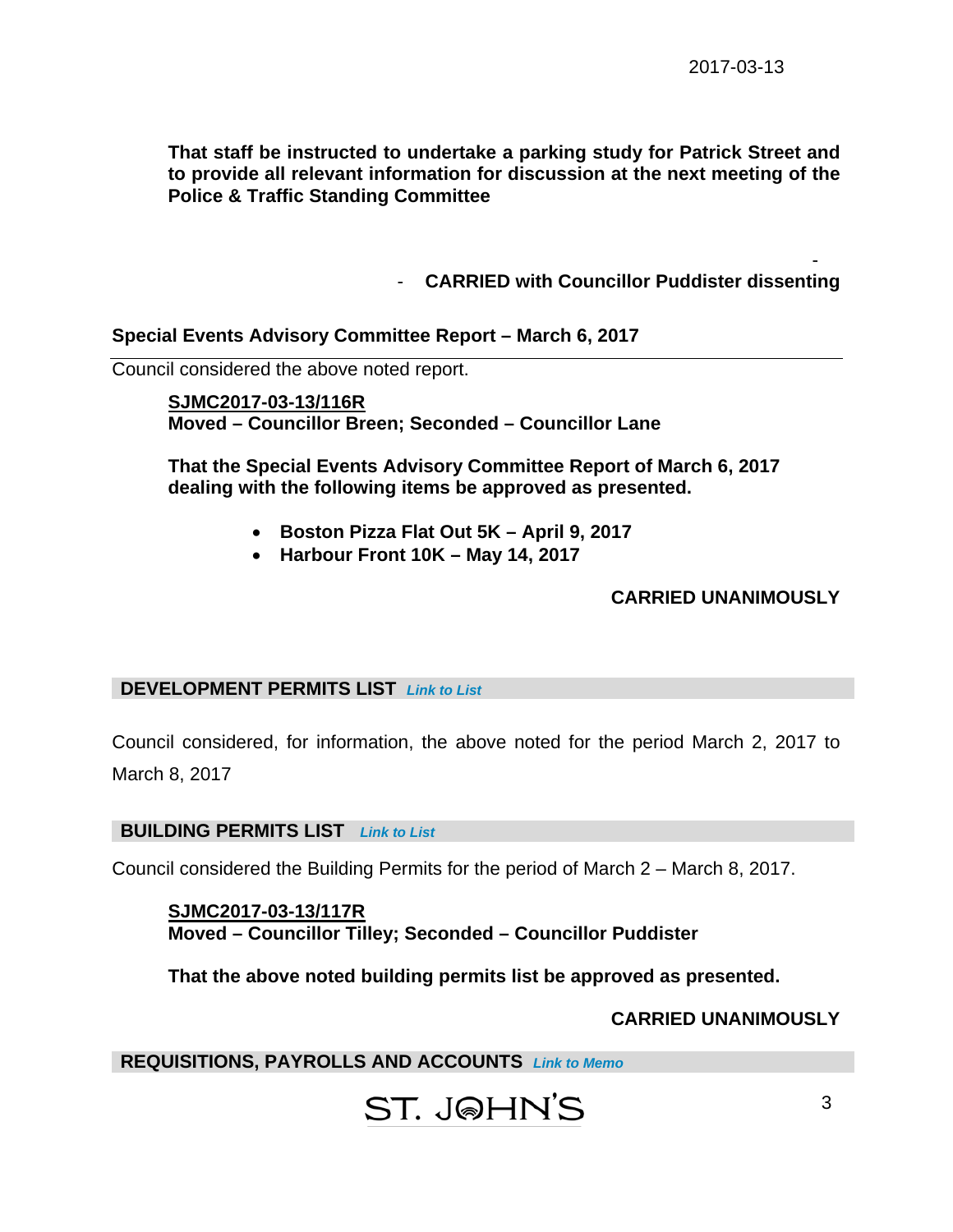Council considered the requisitions, payrolls, and accounts for the week ending March 8, 2017.

# **SJMC2017-03-13/118R Moved – Councillor Tilley; Seconded – Councillor Puddister**

**That the requisitions, payrolls and accounts for the week ending March 8, 2017 in the amount of \$8,513,507.24 be approved as presented.** 

# **CARRIED UNANIMOUSLY**

# **OTHER BUSINESS**

# **Ratification of E-poll re: 189 Water Street – Façade Renovations**

Council considered the above noted decision note.

**SJMC2017-03-13/119R Moved – Councillor Puddister; Seconded – Councillor Hickman** 

**That Council ratify the e-poll granting approval for renovations to the front façade of 189 Water Street as submitted.** 

# **CARRIED UNANIMOUSLY**

# **Economic Update – March 2017**

Council considered, for information, the Economic Update for March 2017.

# **Councillor Tilley**

 Requested that staff prepare and regularly circulate a database of issues/areas for which matters have been referred by Councillors to the Traffic Division to facilitate easy reference for Councillors when constituents follow up on the status of such matters**.** 

# **Deputy Mayor Ellsworth**

• Informed the public that he will be away on medical leave for an extended period. Councillor Danny Breen will be the acting Mayor until Mayor O'Keefe returns from the Cruise Trade Show on Friday, March 17, 2017.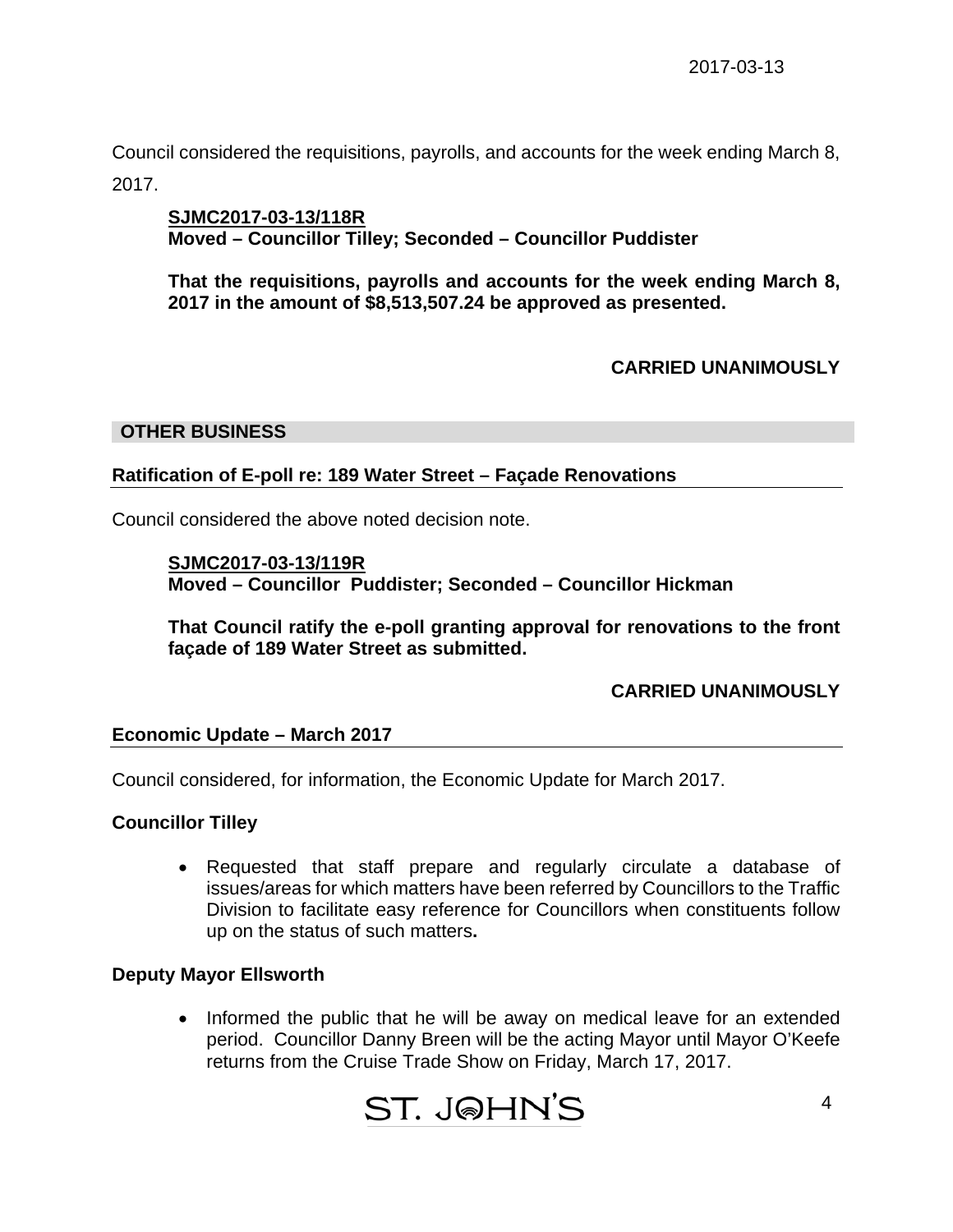# **ADJOURNMENT**

There being no further business, the meeting adjourned at 5:39 p.m.

 $\overline{\phantom{a}}$  , which is a set of the contract of the contract of the contract of the contract of the contract of the contract of the contract of the contract of the contract of the contract of the contract of the contract

 **MAYOR** 

 $\overline{\phantom{a}}$  , and the contract of the contract of the contract of the contract of the contract of the contract of the contract of the contract of the contract of the contract of the contract of the contract of the contrac  **CITY CLERK**

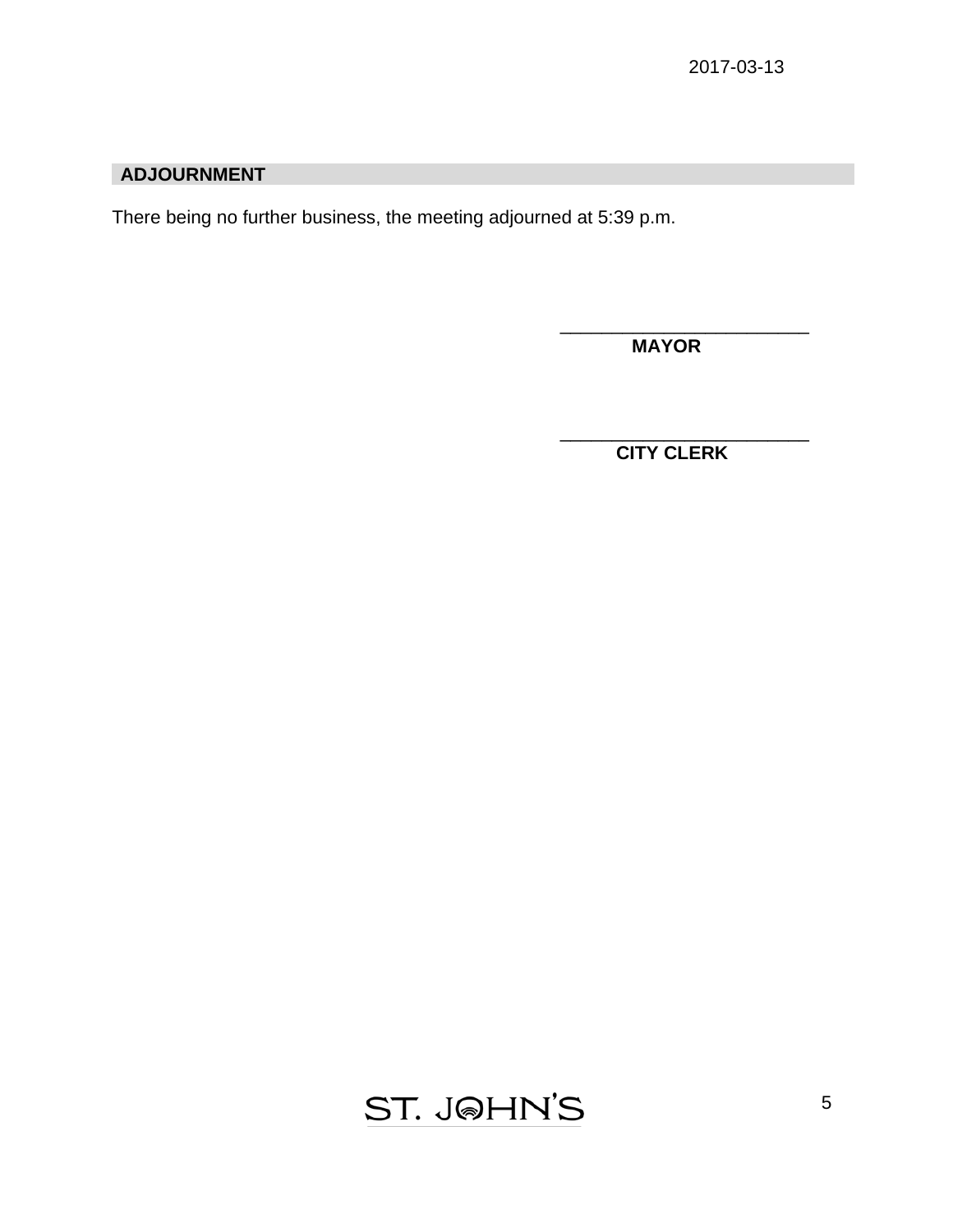# **DEVELOPMENT PERMITS LIST DEPARTMENT OF PLANNING, ENGINEERING AND REGULATORY SERVICES FOR THE PERIOD OF March 2, 2017 TO March 8, 2017**

<span id="page-5-0"></span>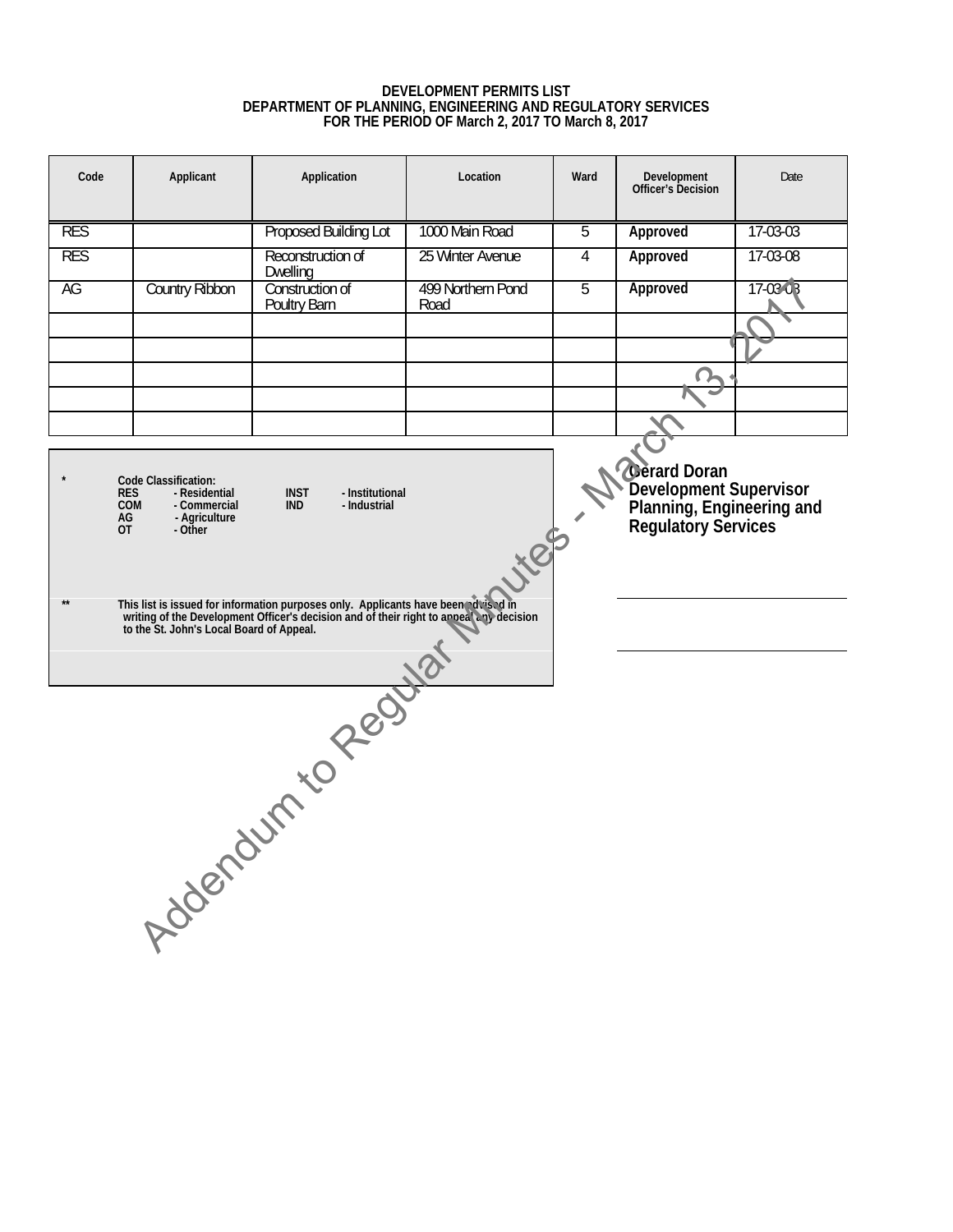# <span id="page-6-0"></span>**Building Permits List Council's March 13, 2017 Regular Meeting**

Permits Issued: 2017/03/01 To 2017/03/08



This Week \$ 631,433.00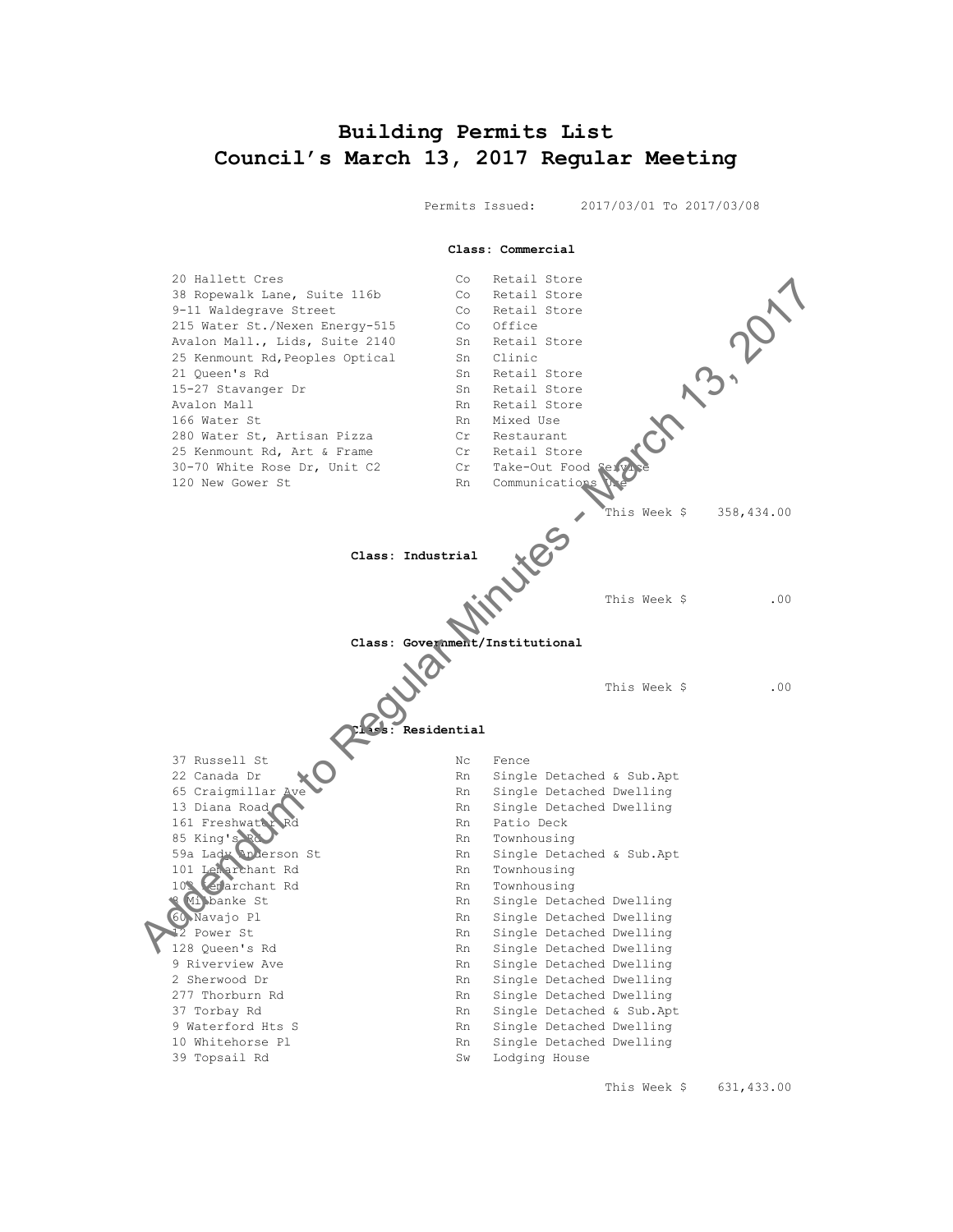This Week \$ 200,000.00



**Total \$28,764,510.00 \$22,362,448.00** -22

Respectfully Submitted,

Jason Sinyard, P. Eng., MBA Deputy City Manager Planning, Engineering & Regulatory Services